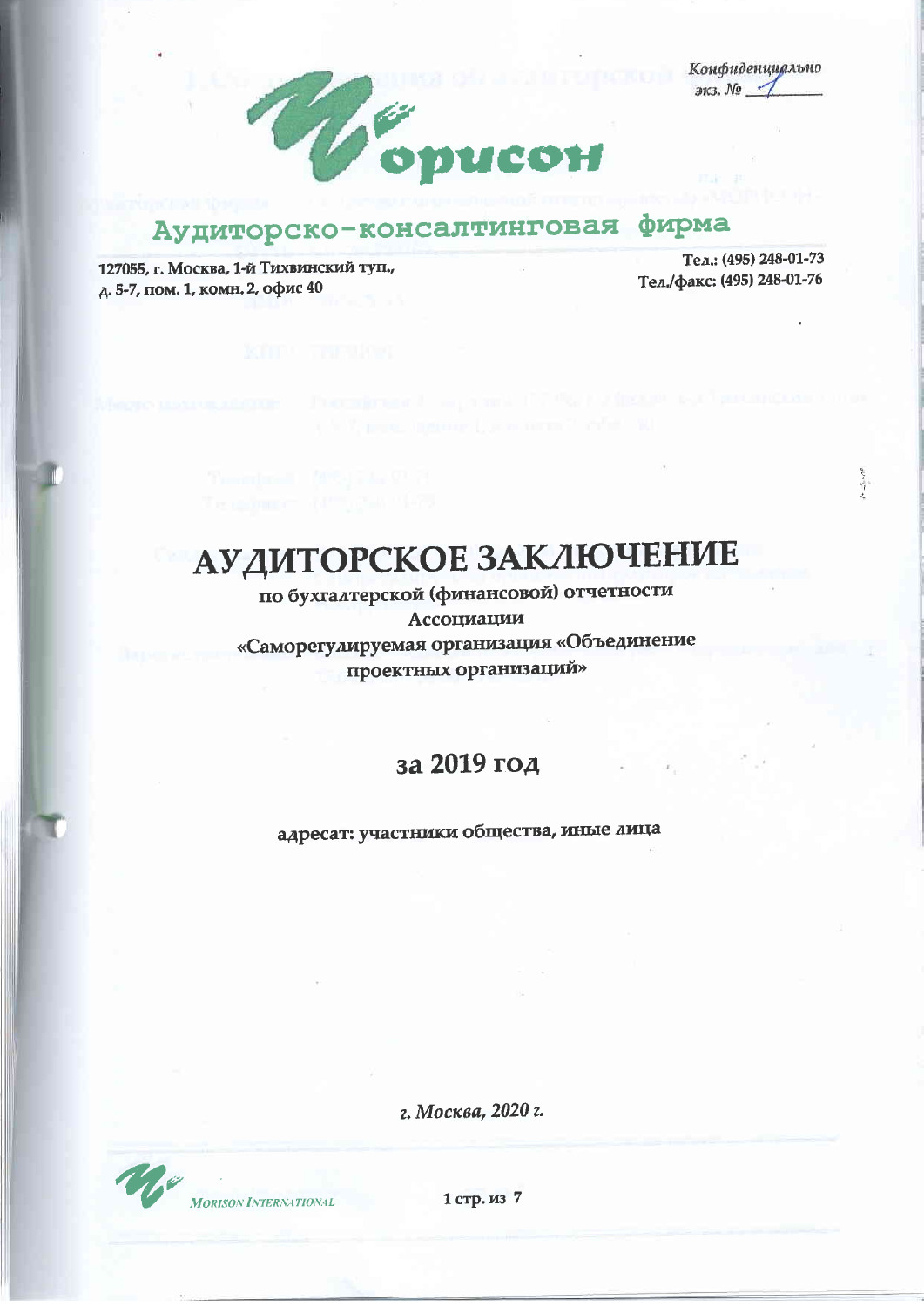## 1. Общие сведения об аудиторской фирме

Общество с ограниченной ответственностью «МОРИСОН» Аудиторская фирма:

OFPH: 5077746723159

**ИНН: 7707625715** 

KIII: 770701001

Место нахождения:

Российская Федерация, 127055, г. Москва, 1-й Тихвинский тупик, д. 5-7, помещение 1, комната 2, офис 40

Телефон: (495) 248-01-76 Телефакс: (495) 248-01-73

№ 12006132917 от 07.04.2020 г. о вступлении в члены Свидетельство: Саморегулируемой организации аудиторов ассоциации «Содружество»

Зарегистрировано: Внесено в Единый государственный реестр юридических лиц 27.04.2007r. № 5077746723159

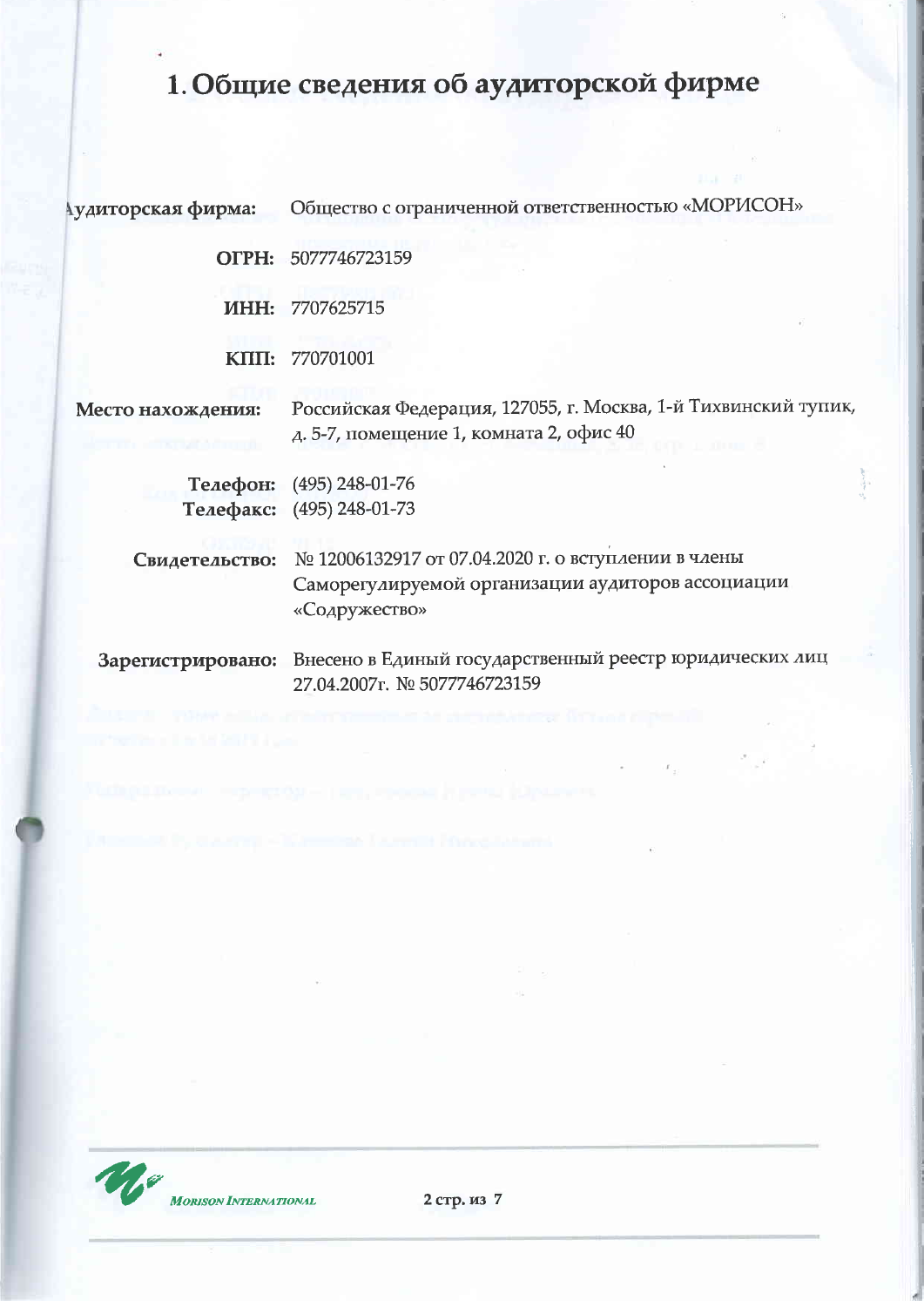## 2. Общие сведения об аудируемом лице

Наименование: Ассоциация «Саморегулируемая организация «Объединение проектных организаций»

OFPH: 1097799011573

ИНН: 7701054303

KIIII: 770101001

Место нахождения: 105066, г. Москва, ул. Н. Басманная, д. 28, стр. 1, пом. 8

Код по ОКПО: 62175520

ОКВЭД: 91.12

Должностные лица, ответственные за составление бухгалтерской отчетности за 2019 год:

Генеральный директор - Неустроева Ирина Юрьевна

Главный бухгалтер - Клинова Галина Николаевна



3 стр. из 7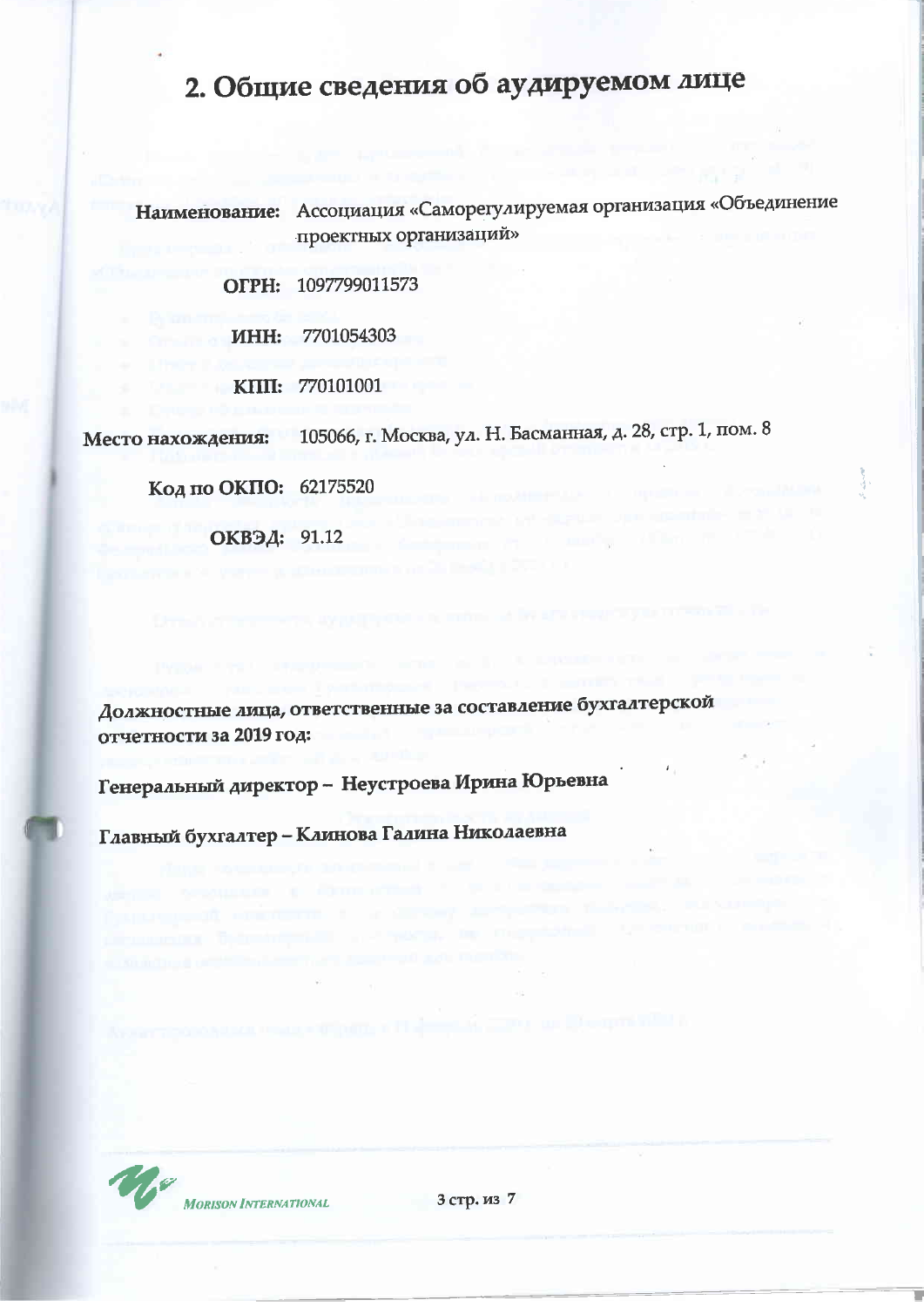### 3. Вводная часть

Нами проведен аудит прилагаемой бухгалтерской отчетности Ассоциации «Саморегулируемая организация «Объединение проектных организаций» за период с 01 января по 31 декабря 2019 года включительно.

«Саморегулируемая организация Бухгалтерская отчетность Ассоциации «Объединение проектных организаций» состоит из:

- Бухгалтерского баланса;
- Отчета о финансовых результатах;
- Отчет о движении денежных средств;
- Отчет о целевом использовании средств;
- Отчета об изменениях капитала;
- Пояснений к бухгалтерскому балансу и отчету о финансовых результатах;
- Пояснительной записки к годовой бухгалтерской отчетности за 2019 г.;

отчетность подготовлена Исполнительным органом Ассоциации Данная «Саморегулируемая организация «Объединение проектных организаций» исходя из Федерального закона Российской Федерации от 21 ноября 1996г. № 129-ФЗ «О бухгалтерском учете» (с изменениями на 28 ноября 2011 г.)

#### Ответственность аудируемого лица за бухгалтерскую отчетность

аудируемого лица несет ответственность за составление и Руководство достоверность указанной бухгалтерской отчетности в соответствии с установленными правилами составления бухгалтерской отчетности и за систему внутреннего контроля, отчетности, He содержащей бухгалтерской необходимую для составления недобросовестных действий или ошибок.

#### Ответственность аудитора

Наша обязанность заключается в том, чтобы выразить мнение о достоверности данной отчетности в соответствии с установленными правилами составления бухгалтерской отчетности и за систему внутреннего контроля, необходимую для составления бухгалтерской отчетности, не содержащей существенных искажений вследствие недобросовестных действий или ошибок.

Аудит проводился нами в период с 11 февраля 2020 г. по 30 марта 2020 г.

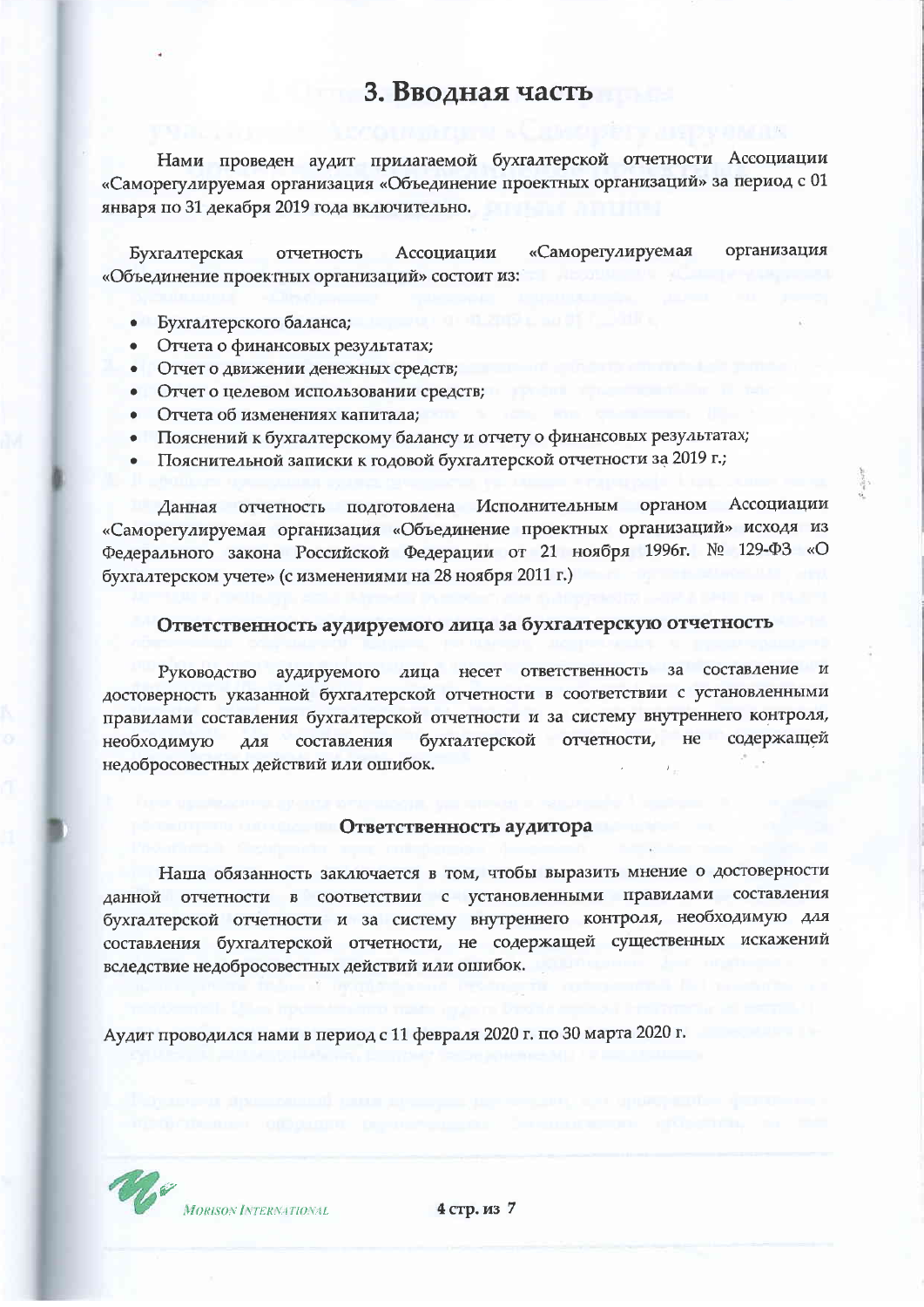## 4. Отчет аудиторской фирмы участникам Ассоциации «Саморегулируемая организация «Объединение проектных организаций», иным лицам

- 1. Нами проведен аудит бухгалтерской отчетности Ассоциации «Саморегулируемая организация «Объединение проектных организаций», далее  $\overline{a}$ тексту Экономического субъекта, за период с 01.01.2019 г. по 31.12.2019 г.
- 2. При планировании объема аудита Экономического субъекта учитывалось выполнение процедур аудита исходя из приемлемого уровня существенности и получения пользователем разумной уверенности в том, что финансовая (бухгалтерская) отчетность не содержит существенных искажений.
- 3. В процессе проведения аудита отчетности, указанной в параграфе 1 настоящей части, нами рассмотрена организация внутреннего контроля Экономического субъекта (ответственность за организацию и состояние внутреннего контроля, согласно уставу общества, несет исполнительный орган Экономического субъекта). Под системой внутреннего контроля мы подразумеваем совокупность организационных мер, методики процедур, используемых руководством аудируемого лица в качестве средств для упорядоченного и эффективного ведения финансово-хозяйственной деятельности, обеспечения сохранности активов, выявления, исправления и предотвращения ошибок от искажения информации, а также своевременной подготовки достоверной финансовой (бухгалтерской) отчетности. Бухгалтерский учет в течение проверяемого периода велся автоматизированным способом с применением бухгалтерской программы. Мы оценили уровень надежности системы внутреннего контроля в проверяемом периоде как очень хороший.
- 4. При проведении аудита отчетности, указанной в параграфе 1 настоящей части, нами рассмотрено соблюдение Экономическим субъектом применимого законодательства Российской Федерации при совершении финансово - хозяйственных операций соблюдение применимого законодательства Российской (ответственность за Федерации при совершении финансово - хозяйственных операций несет исполнительный орган Экономического субъекта).
- 5. Аудит был проведен выборочно в объеме, необходимом для подтверждения достоверности годовой бухгалтерской отчетности, составленной без существенных искажений. Цель проведенного нами аудита бухгалтерской отчетности не состояла в том, чтобы выразить мнение о полном соответствии деятельности Экономическим субъектом законодательству, поэтому такое мнение мы не высказываем.
- 6. Результаты проведенной нами проверки показывают, что проверенные финансово хозяйственные операции осуществлялись Экономическим субъектом, во всех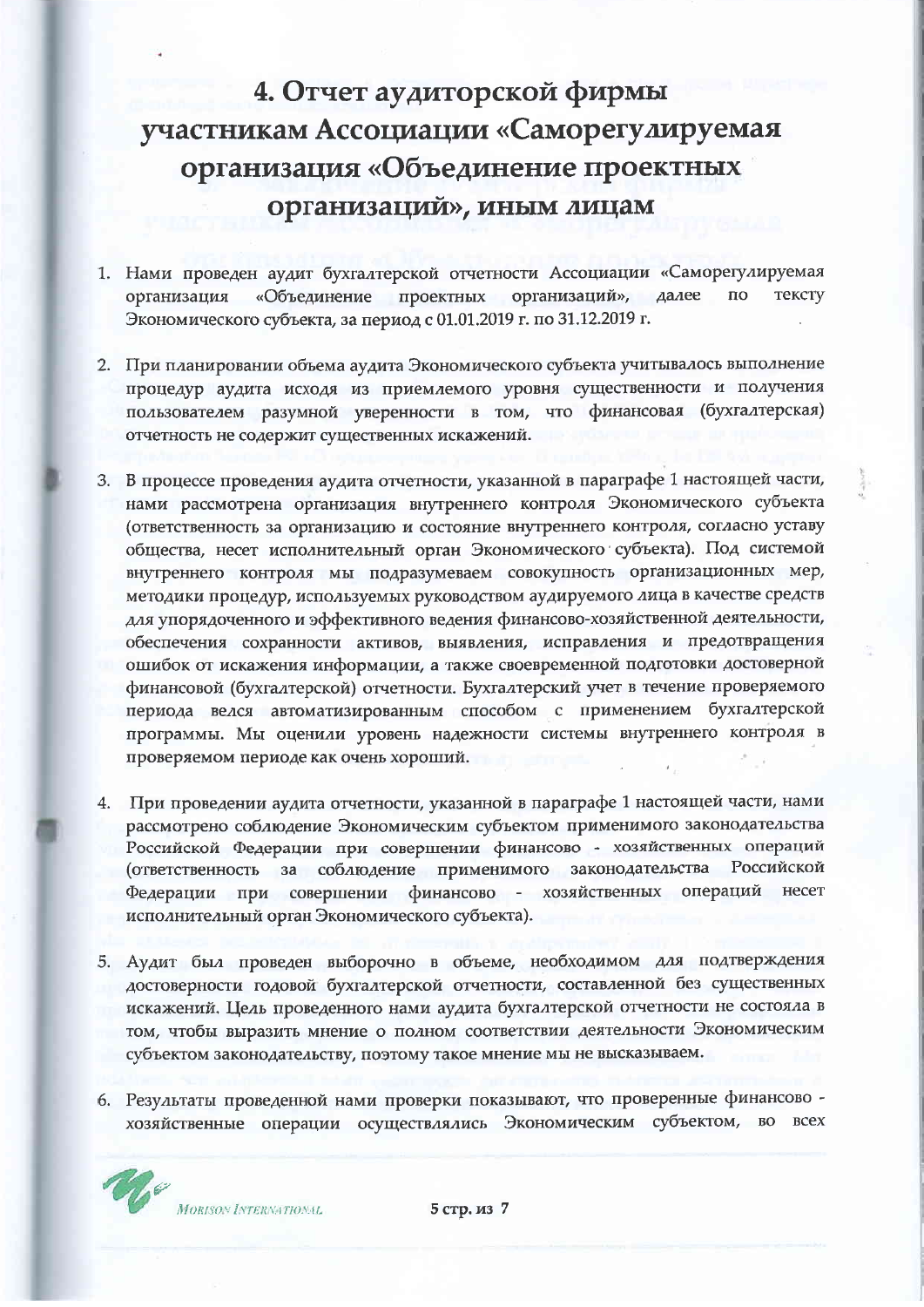существенных отношениях, в соответствии с указанным в предыдущем параграфе настоящей части законодательством.

### Заключение аудиторской фирмы 5. участникам Ассоциации «Саморегулируемая фрганизация «Объединение проектных организаций», иным лицам

Нами проведен аудит прилагаемой бухгалтерской отчетности Ассоциации «Саморегулируемая организация «Объединение проектных организаций» (далее «Экономического субъекта») за период с 01.01.2019 г. по 31.12.2019 г. Данная отчетность подготовлена исполнительным органом Экономического субъекта исходя из требований Федерального Закона РФ «О бухгалтерском учете» от 21 ноября 1996 г. № 129-ФЗ и других нормативных актов, которые регулируют ведение бухгалтерского учета и подготовку отчетности в Российской Федерации.

#### Ответственность аудируемого лица за бухгалтерскую отчетность.

Руководство аудируемого лица несет ответственность за составление и достоверность бухгалтерской отчетности в соответствии с установленными правилами составления бухгалтерской отчетности и за систему внутреннего контроля, необходимую для составления бухгалтерской отчетности, не содержащей существенных искажений вследствие недобросовестных действий или ошибок.

#### Ответственность аудитора.

Наша ответственность заключается в выражении мнения о достоверности бухгалтерской отчетности на основе проведенного нами аудита.

Мы провели аудит в соответствии с Международными стандартами аудита (МСА). Данные стандарты требуют соблюдения применимых этических норм, а также планирования и проведения аудита таким образом, чтобы получить достаточную уверенность в том, что бухгалтерская отчетность не содержит существенных искажений. Мы являемся независимыми по отношению к аудируемому лицу в соответствии с Правилами независимости аудиторов и аудиторских организаций и Кодексом профессиональной этики аудиторов, соответствующими Кодексу этики профессиональных бухгалтеров, разработанному Советом международным  $\Pi$ O стандартам этики для профессиональных бухгалтеров, и нами выполнены прочие иные обязанности в соответствии с этими требованиями профессиональной этики. Мы полагаем, что полученные нами аудиторские доказательства являются достаточными и надлежащими, чтобы служить основанием для выражения нашего мнения.